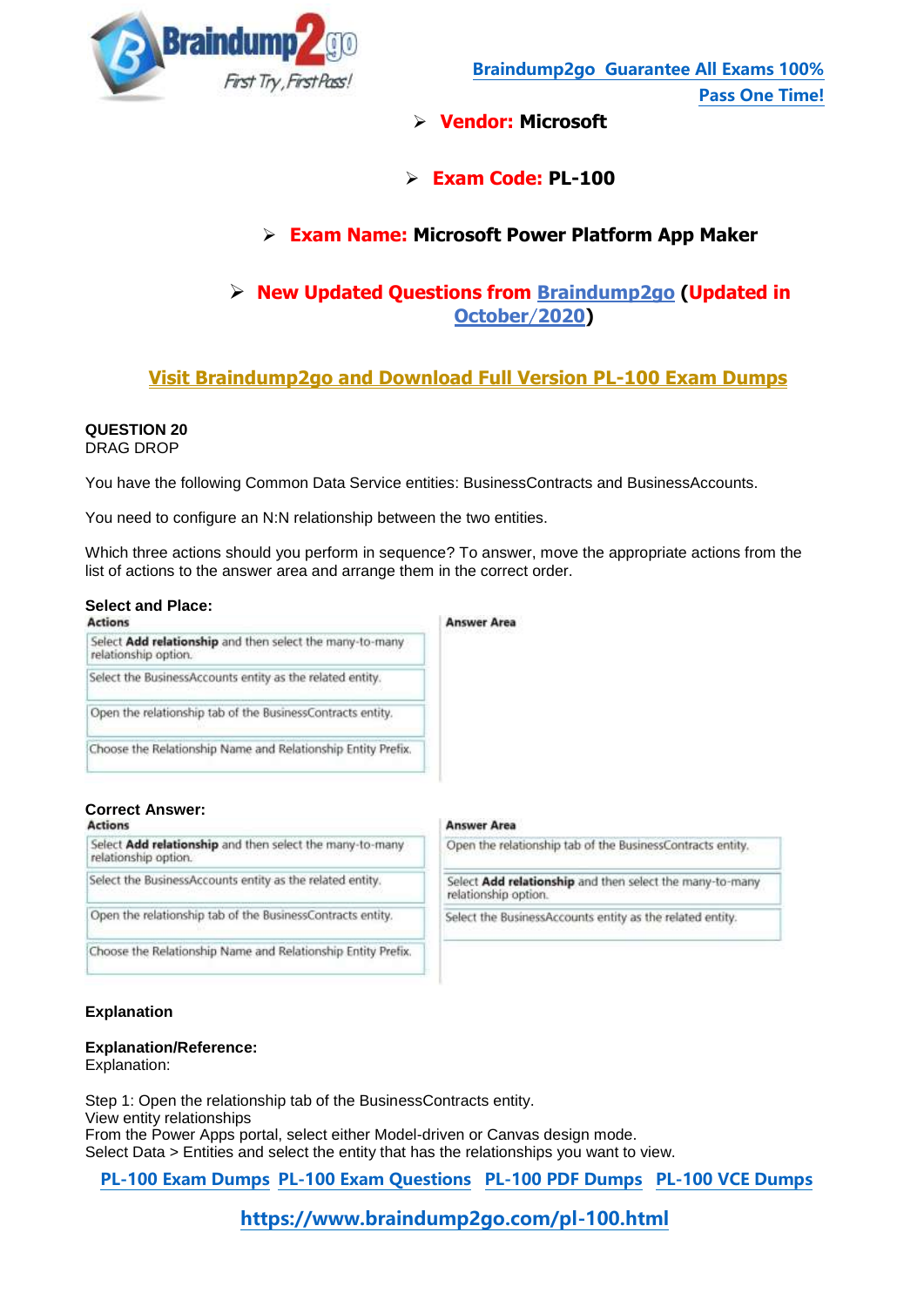

With the Relationships tab selected, you can select the following views:

Step 2: Select Add relationship..

Create relationships

While viewing entity relationships, in the command bar, select Add relationship and choose Many-to-many.

Step 3: Select the BusinessAccounts entity as the related entity.

# Reference:

https://docs.microsoft.com/en-us/powerapps/maker/common-data-service/create-edit-nn-relationshipsportal

#### **QUESTION 21** DRAG DROP

You are an app builder for a medical office. The medical office uses activities to book appointments and business process flows to track patient status. The cleaning staff wants the app to connect directly to a Microsoft Excel workbook to track cleaning tasks. The office does not have access to reporting tools including Power BI.

You need to create apps for the following groups of users. Apps must not require customizations or the use of additional products.

| <b>Groups</b>        | <b>Comments</b>                                                       | <b>Requirements</b>                                                                                          |
|----------------------|-----------------------------------------------------------------------|--------------------------------------------------------------------------------------------------------------|
| Reception area staff | Users will access the app only from<br>desktop devices in the office. | Users must be able to access contacts and<br>display activities as a doughnut chart.                         |
| Medical staff        | devices.                                                              | Users will access the app from tablet Users must be able to access activities and<br>business process flows. |
| Cleaning staff       | Users will access the app only from<br>mobile phone devices.          | Users must be able to interact with a checklist<br>to mark cleaning tasks as completed.                      |

Which type of app should you build for each group? To answer, drag the appropriate app types to the correct groups. Each app type may be used once, more than once, or not at all. You may need to drag the split bar between panes or scroll to view content.

**NOTE:** Each correct selection is worth one point.

# **Select and Place:**

| App types           | <b>Answer Area</b>   |          |
|---------------------|----------------------|----------|
| Canvas app          | Group                | App type |
| Model-driven app    | Reception area staff | App type |
| Embedded canvas app | Medical staff        | App type |
|                     | Cleaning staff       | App type |

**Correct Answer:**

**[PL-100 Exam Dumps](https://www.braindump2go.com/pl-100.html) [PL-100 Exam Questions PL-100 PDF Dumps PL-100 VCE Dumps](https://www.braindump2go.com/pl-100.html)**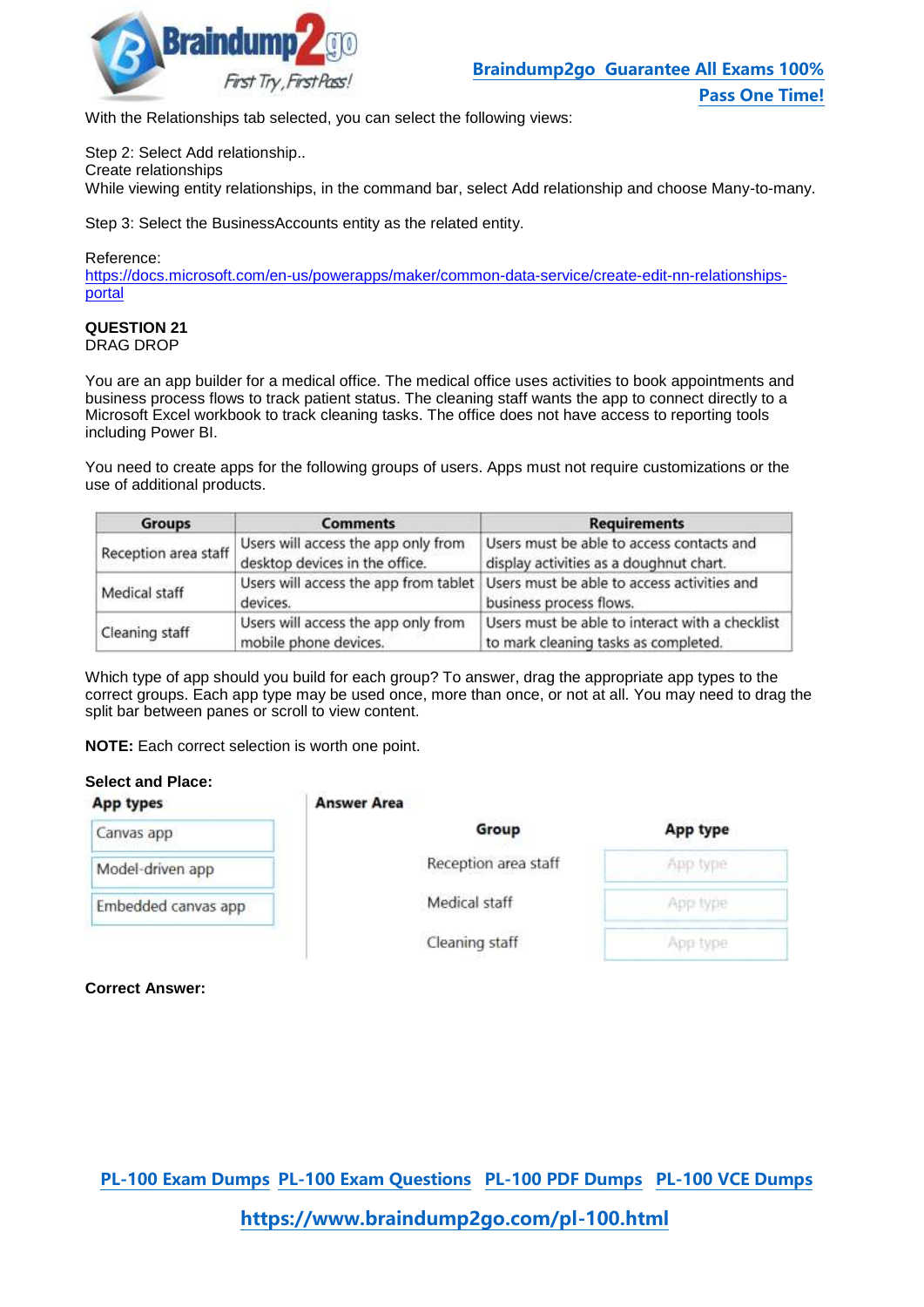

#### **App types**

| Canvas app       |  |
|------------------|--|
| Model-driven app |  |

Medical staff

Cleaning staff

Group

Reception area staff

| App type            |  |
|---------------------|--|
| Canvas app          |  |
| Embedded canvas app |  |
| Model-driven app    |  |

# **Explanation**

# **Explanation/Reference:**

Embedded canvas app

Reference: https://docs.microsoft.com/en-us/powerapps/maker/model-driven-apps/embedded-canvas-app-guidelines

https://global.hitachi-solutions.com/blog/canvas-vs-model-driven-apps

**Answer Area** 

#### **QUESTION 22** DRAG DROP

You plan to create apps for a company.

You need to identify the Power Platform tools required.

What should you use? To answer, drag the appropriate tools to the correct requirements. Each tool may be used once, more than once, or not at all. You may need to drag the split bar between panes or scroll to view content.

**NOTE:** Each correct selection is worth one point.

# **Select and Place:**

|                                                                                       | <b>Answer Area</b>                                                                                             |                  |
|---------------------------------------------------------------------------------------|----------------------------------------------------------------------------------------------------------------|------------------|
| Power Virtual Agents bot                                                              | Requirement                                                                                                    | Tool             |
| Power Automate                                                                        | Create an app with a customized user interface that<br>allows users to quickly create support tickets.         | Tool             |
| Canvas app                                                                            | Create an app that uses a guided business process to<br>navigate through all records associated with a support | Tool             |
| Model-driven app                                                                      | ticket<br>Send an email to a customer support manager every time<br>a support ticket is created.               | Tool             |
|                                                                                       | Create an automated chat tool that quides a customer<br>through the support ticket creation process.           | Tool             |
| <b>Correct Answer:</b>                                                                |                                                                                                                |                  |
|                                                                                       | <b>Answer Area</b><br>Requirement                                                                              | Tool             |
|                                                                                       | Create an app with a customized user interface that<br>allows users to quickly create support tickets.         | Canvas app       |
|                                                                                       | Create an app that uses a quided business process to<br>navigate through all records associated with a support | Model-driven app |
| Tools<br>Power Virtual Agents bot<br>Power Automate<br>Canvas app<br>Model-driven app | <b>ticket</b><br>Send an email to a customer support manager every time<br>a support ticket is created.        | Power Automate   |

# **Explanation**

**Explanation/Reference:** Explanation:

**[PL-100 Exam Dumps](https://www.braindump2go.com/pl-100.html) [PL-100 Exam Questions PL-100 PDF Dumps PL-100 VCE Dumps](https://www.braindump2go.com/pl-100.html)**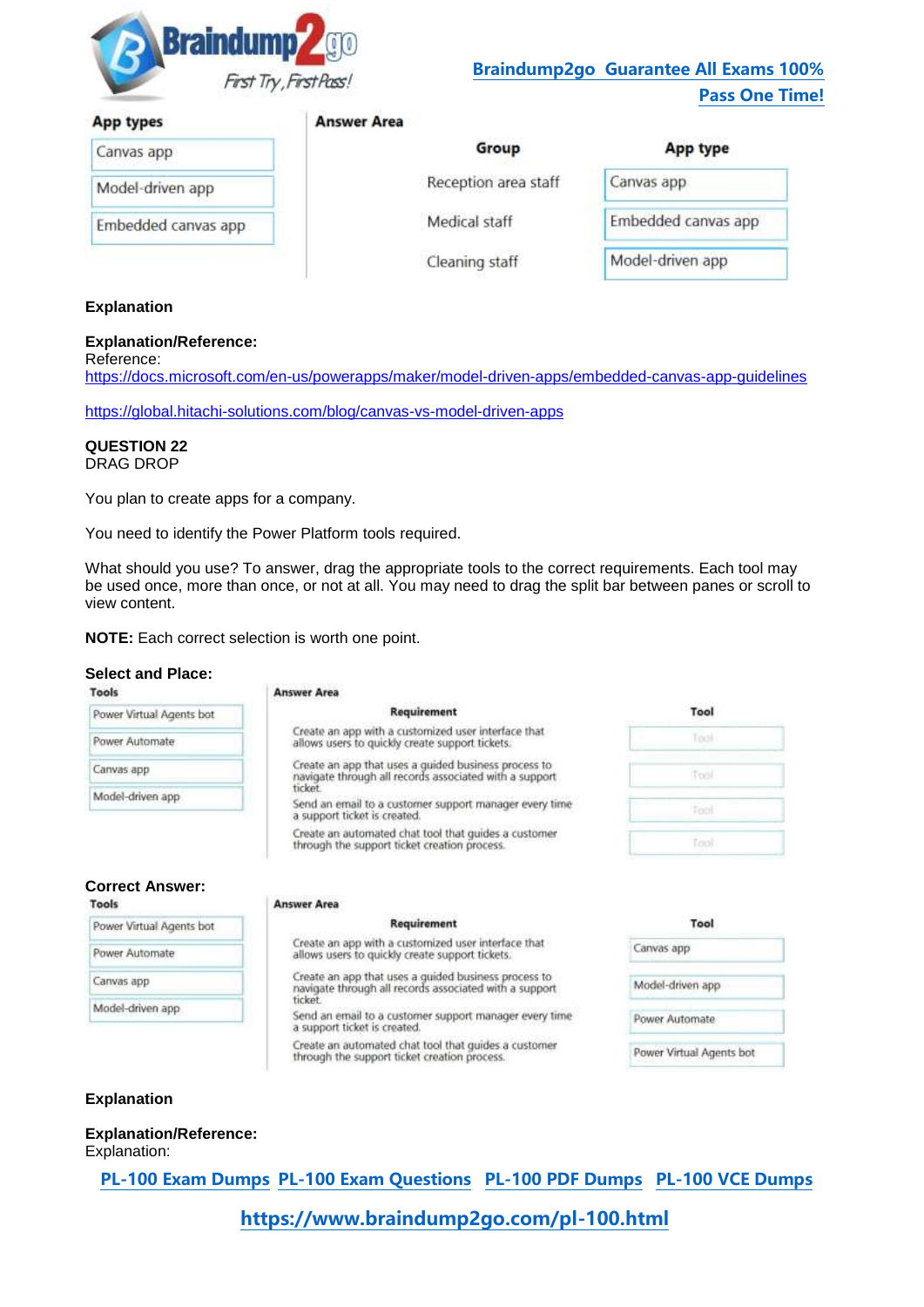

Box 1: Canvas App

Box 2: Model-driven app

Model-driven app design is a component-focused approach to app development. Model-driven app design doesn't require code and the apps you make can be simple or very complex. Unlike canvas app development where the designer has complete control over app layout, with model-driven apps much of the layout is determined for you and largely designated by the components you add to the app.

#### Box 3: Power Automate

Power Automate is a service that helps you create automated workflows between your favorite apps and services to synchronize files, get notifications, collect data, and more.

### Box 4: Power Virtual Agents bot

When you create bots with Power Virtual Agents, you author and edit topics.

Topics are discrete conversation paths that, when used together within a single bot, allow for users to have a conversation with a bot that feels natural and flows appropriately.

Creating a bot with Power Virtual Agents is easy to do with the no-code authoring canvas, and there are a number of ways you can manage how topics interact, how you want the conversation to flow, and what it should feel like.

Reference:

https://docs.microsoft.com/en-us/power-virtual-agents/authoring-fundamentals

https://docs.microsoft.com/en-us/power-automate

### **QUESTION 23**

A company uses data loss prevention (DLP) policies. You have a Power Automate flow that posts Twitter mentions into a Microsoft SharePoint list.

You are not able to activate the

flow. You need to troubleshoot the

issue.

What are two possible reasons why you cannot activate the flow? Each correct answer presents a complete solution.

**NOTE:** Each correct selection is worth one point.

- A. You are not assigned the Power Platform Admin role.
- B. You placed all connectors into the Business group within the DLP policy.
- C. You placed all connectors into the Non-Business group within the DLP policy.
- D. You are not assigned the Environment Admin role.

# **Correct Answer:** BD

# **Explanation**

#### **Explanation/Reference:**

Explanation:

D: DLP policies are created in the Power Platform admin center. They affect Power Platform canvas apps and Power Automate flows. To create a DLP policy, you need to be a tenant admin or have the Environment Admin role.

**[PL-100 Exam Dumps](https://www.braindump2go.com/pl-100.html) [PL-100 Exam Questions PL-100 PDF Dumps PL-100 VCE Dumps](https://www.braindump2go.com/pl-100.html)**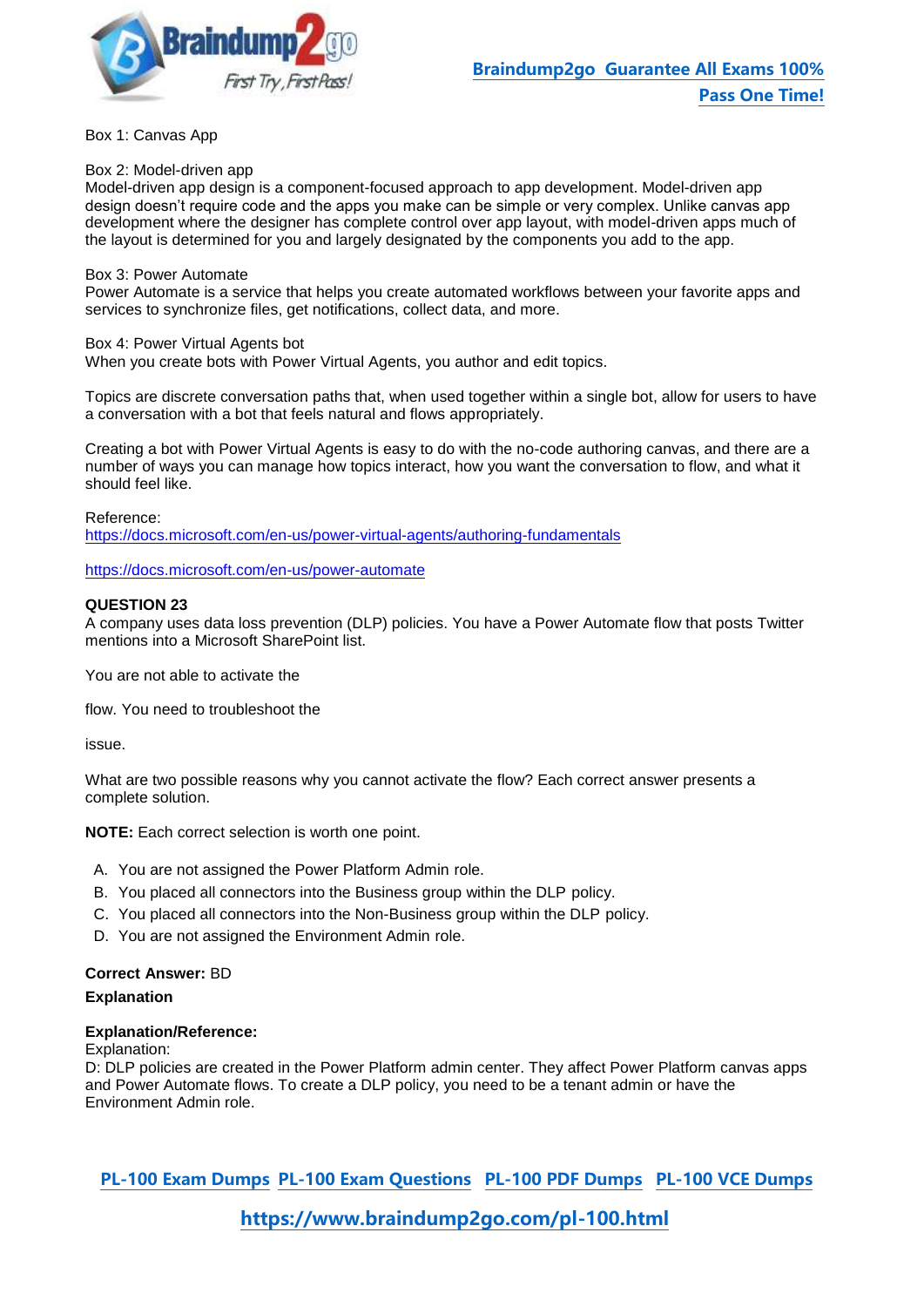

**[Pass One Time!](https://www.braindump2go.com/)**

B: This table describes how the DLP policy you created affects data connections in apps and flows.

| Connector<br>matrix | <b>SharePoint</b><br>(Business) |  |  |
|---------------------|---------------------------------|--|--|
| SharePoint          | Allowed                         |  |  |
| (Business)          |                                 |  |  |
| Salesforce          | Allowed                         |  |  |
| (Business)          |                                 |  |  |
| Outlook.com         | Denied                          |  |  |
| (Non-               |                                 |  |  |
| Business)           |                                 |  |  |
| Facebook            | Denied                          |  |  |
| (Blocked)           |                                 |  |  |
| Twitter             | Denied                          |  |  |
| (Blocked)           |                                 |  |  |

Note: Any connector that resides in the Non-Business data group—such as Outlook.com—won't share data with apps and flows by using SharePoint or Salesforce connectors. Facebook and Twitter connectors are altogether blocked from being used in any app or flow in non-test environments such as production or default environments.

https://docs.microsoft.com/en-us/power-platform/admin/wp-data-loss-prevention

# **QUESTION 24**

You are an app maker. You are creating a canvas app.

You do not have access to Power BI.

You need to add charts to the app.

Which three chart types can you add directly to the canvas app? Each correct answer presents a complete solution.

**NOTE:** Each correct selection is worth one point.

- A. pie
- B. area
- C. funnel
- D. column
- E. line

**[PL-100 Exam Dumps](https://www.braindump2go.com/pl-100.html) [PL-100 Exam Questions PL-100 PDF Dumps PL-100 VCE Dumps](https://www.braindump2go.com/pl-100.html)**

Reference: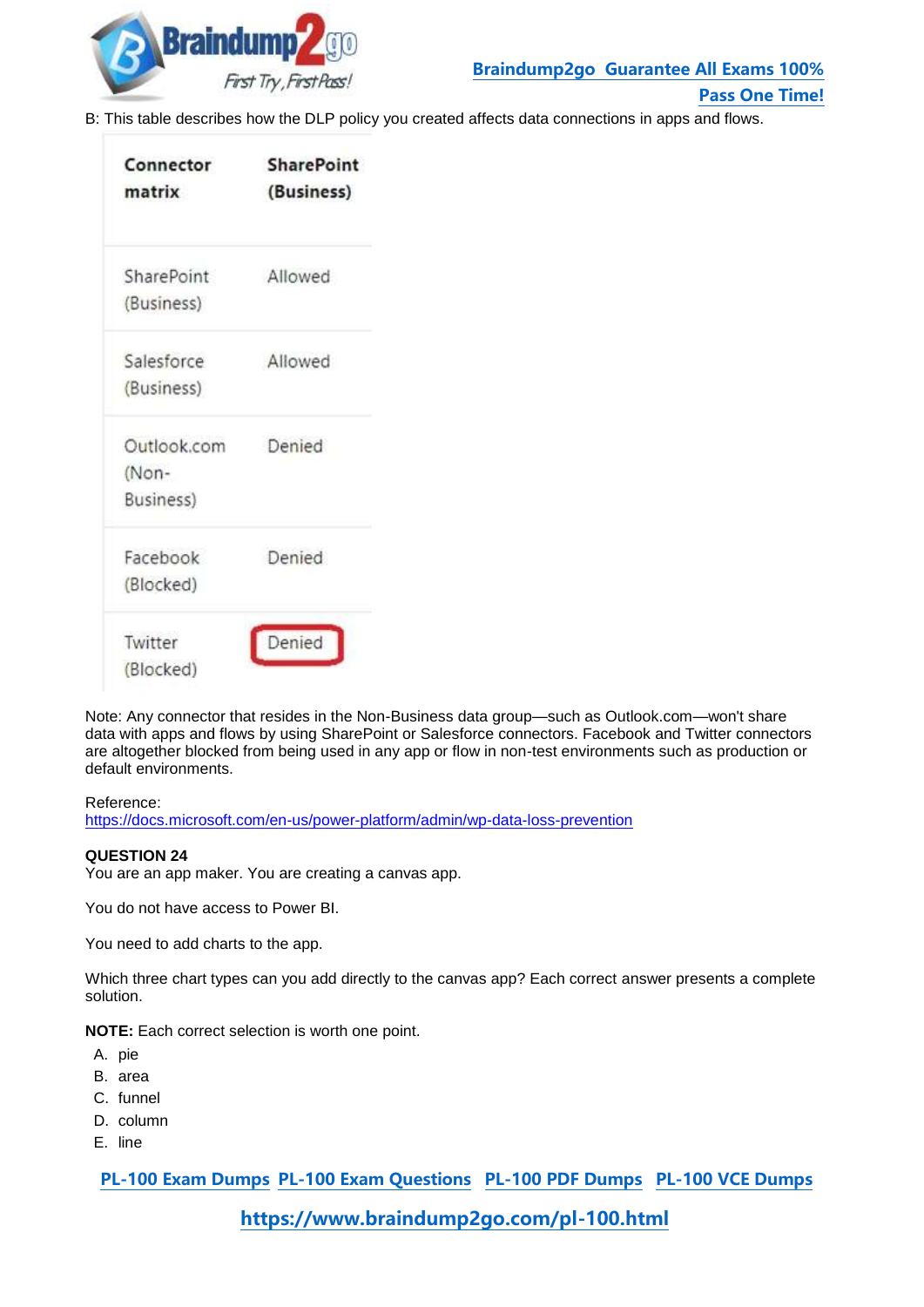

**Correct Answer:** ADE **Explanation**

#### **Explanation/Reference:**

Explanation: You can use line charts, pie charts, and bar charts to display your data in a canvas app.

Add a bar chart to display your data:

1. On the Home tab, add a screen.

2. On the Insert tab, select Charts, and then select Column Chart.

Reference:

https://docs.microsoft.com/en-us/powerapps/maker/canvas-apps/use-line-pie-bar-chart

### **QUESTION 25**

**Note: This question is part of a series of questions that present the same scenario. Each question in the series contains a unique solution that might meet the stated goals. Some question sets might have more than one correct solution, while others might not have a correct solution.**

**After you answer a question in this section, you will NOT be able to return to it. As a result, these questions will not appear in the review screen.**

You are creating a canvas app that displays a list of accounts.

Users must be able to select an account and view details for the account. The app must include a feature that brings the user back to the list of accounts.

You add a blank screen named Screen\_Accounts and add a gallery named Gallery\_Accounts to the screen. You set the data source of Gallery\_Accounts to Accounts and add another blank screen named Screen\_AccountDetail.

You need to complete the app.

Solution:

A<sup>d</sup> an edit form to Screen\_AccountDetail and set the Default Mode of the form to View. Set the OnSelect property of Gallery\_Accounts to **Navigate(Screen\_AccountDetail)**.

Set the data source of the form to **Accounts**. Set

the Item property of the form to **Selected**.

A<sup>-</sup>d a back icon on Screen\_AccountDetail and set its OnSelect property to **Navigate (Screen\_Accounts)**.

Does the solution meet the goal?

- A. Yes
- B. No

**Correct Answer:** A **Explanation**

#### **Explanation/Reference:**

Explanation:

View, edit, or create an item, save the contents, and reset the controls in an Edit form control. FormMode.View: The form is populated with an existing record but the user cannot modify the values of the fields.

**[PL-100 Exam Dumps](https://www.braindump2go.com/pl-100.html) [PL-100 Exam Questions PL-100 PDF Dumps PL-100 VCE Dumps](https://www.braindump2go.com/pl-100.html)**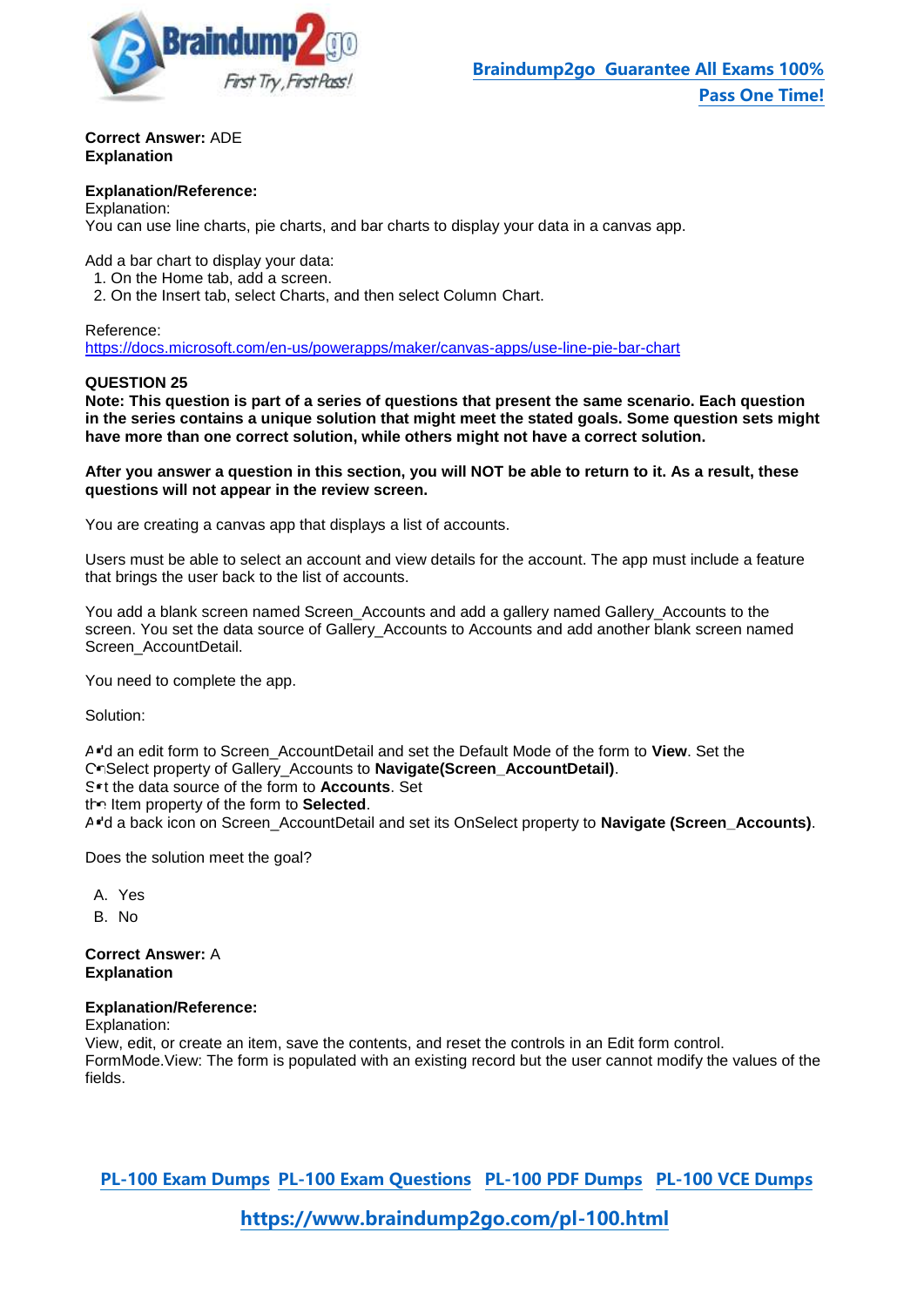

This function is often invoked from the OnSelect formula of a Button or Image control.

#### Reference:

https://docs.microsoft.com/en-us/powerapps/maker/canvas-apps/functions/function-form

#### **QUESTION 26**

**Note: This question is part of a series of questions that present the same scenario. Each question in the series contains a unique solution that might meet the stated goals. Some question sets might have more than one correct solution, while others might not have a correct solution.**

**After you answer a question in this section, you will NOT be able to return to it. As a result, these questions will not appear in the review screen.**

You are creating a canvas app that displays a list of accounts.

Users must be able to select an account and view details for the account. The app must include a feature that brings the user back to the list of accounts.

You add a blank screen named Screen\_Accounts and add a gallery named Gallery\_Accounts to the screen. You set the data source of Gallery\_Accounts to Accounts and add another blank screen named Screen\_AccountDetail.

You need to complete the

app. Solution:

A<sup>d</sup>d an edit form to Screen\_AccountDetail and set the Default Mode of the form to New Set the OnSelect property of Gallery\_Accounts to **Navigate(Screen\_AccountDetail)**.

Set the data source of the form to **Accounts**.

Set the Item property of the form to **Selected**.

A<sup>d</sup> a back icon on Screen\_AccountDetail and set its OnSelect property to Navigate **(Screen\_Accounts)**.

Does the solution meet the goal?

- A. Yes
- B. No

#### **Correct Answer:** B **Explanation**

#### **Explanation/Reference:**

Explanation:

FormMode.New: the form is populated with default values and the user can modify the values of the fields. Once complete, the user can add the record to the data source.

Reference:

https://docs.microsoft.com/en-us/powerapps/maker/canvas-apps/functions/function-form

# **QUESTION 27**

**Note: This question is part of a series of questions that present the same scenario. Each question in the series contains a unique solution that might meet the stated goals. Some question sets might have more than one correct solution, while others might not have a correct solution.**

**After you answer a question in this section, you will NOT be able to return to it. As a result, these questions will not appear in the review screen.**

**[PL-100 Exam Dumps](https://www.braindump2go.com/pl-100.html) [PL-100 Exam Questions PL-100 PDF Dumps PL-100 VCE Dumps](https://www.braindump2go.com/pl-100.html)**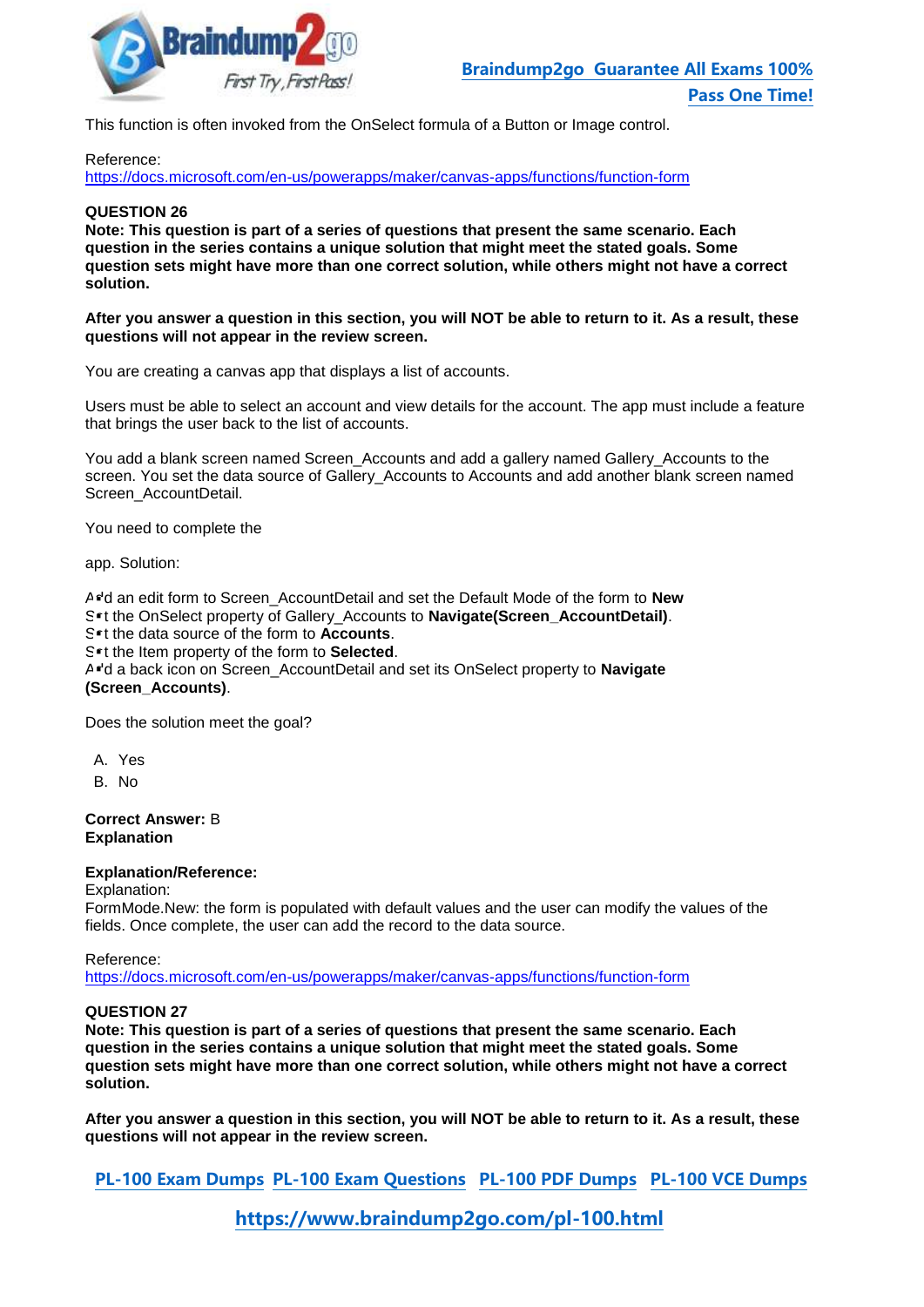

You are creating a canvas app that displays a list of accounts.

Users must be able to select an account and view details for the account. The app must include a feature that brings the user back to the list of accounts.

You add a blank screen named Screen\_Accounts and add a gallery named Gallery\_Accounts to the

screen. You set the data source of Gallery\_Accounts to Accounts and add another blank screen named Screen\_AccountDetail.

You need to complete the app.

Solution:

A<sup>r'</sup>d a display form to **Screen** AccountDetail.

Set the OnSelect property of Gallery\_Accounts to **Navigate(Screen\_AccountDetail)**. Set the data source of the form to **Accounts**.

Set the Item property of the form to **Selected**.

A<sup>-</sup>d a back icon on Screen\_AccountDetail and set its OnSelect property to Navigate **(Screen\_Accounts)**.

Does the solution meet the goal?

A. Yes

B. No

### **Correct Answer:** A **Explanation**

### **Explanation/Reference:**

Explanation:

If you add a Display form control, the user can display all fields of a record or only the fields that you specify.

Reference:

https://docs.microsoft.com/en-us/powerapps/maker/canvas-apps/controls/control-form-detail

# **QUESTION 28**

HOTSPOT

You are configuring security to enable users to analyze data by using Microsoft Excel templates.

You create a security role named TemplateAdministrator and configure the role as shown below and assign the role to a user named User1.

**[PL-100 Exam Dumps](https://www.braindump2go.com/pl-100.html) [PL-100 Exam Questions PL-100 PDF Dumps PL-100 VCE Dumps](https://www.braindump2go.com/pl-100.html)**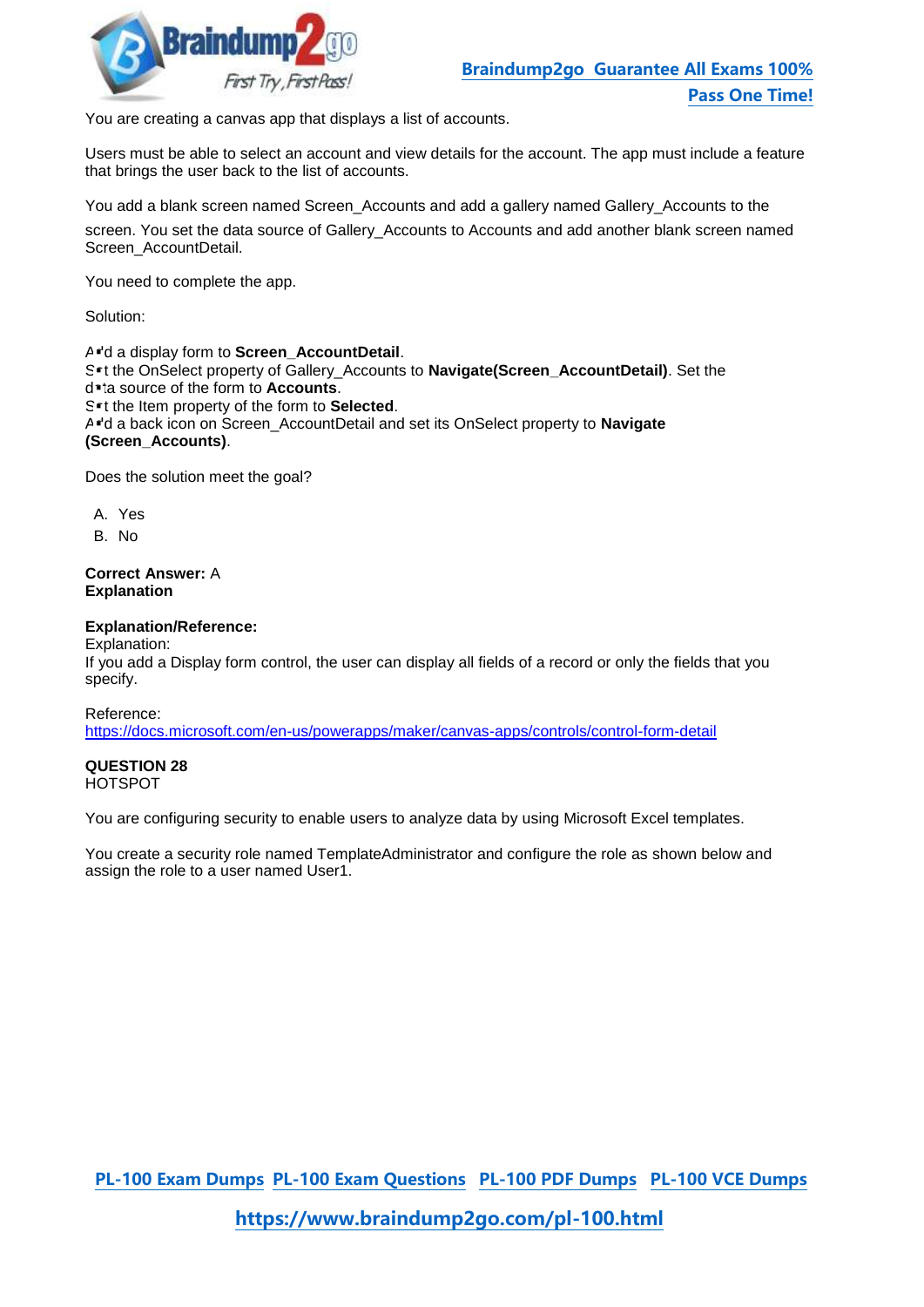

Power Apps m

a Ca Save and Close and Salestions +

Which -

| <b>Security role: TemplateAdministrator</b> |  |  |  |  |  |
|---------------------------------------------|--|--|--|--|--|
|---------------------------------------------|--|--|--|--|--|

**Working on solutions: Default Solution** 

| Core Records<br>Marketing.<br>Detain                                                                                                                                                                     | Sales   | Service | <b>Business Management</b> |                       | Service Management               | Customization                               |         | <b>Mising Entities</b> | Business Process Flows | Custom Entities |
|----------------------------------------------------------------------------------------------------------------------------------------------------------------------------------------------------------|---------|---------|----------------------------|-----------------------|----------------------------------|---------------------------------------------|---------|------------------------|------------------------|-----------------|
| Entity                                                                                                                                                                                                   | Create  | Read    | Write                      | Delete                | Append                           | Append To                                   | Assign  | <b>Share</b>           |                        |                 |
| <b>Bisiness Unit</b>                                                                                                                                                                                     | о       |         | o                          | O                     | O                                | ο                                           |         |                        |                        |                 |
| Channel Property Group                                                                                                                                                                                   | $\circ$ |         | o                          | 0                     |                                  |                                             |         |                        |                        |                 |
| Currency                                                                                                                                                                                                 | ō       |         | Ö                          | O                     |                                  |                                             |         |                        |                        |                 |
| Document Template                                                                                                                                                                                        |         |         | ö                          | Ō                     | $\circ$                          |                                             |         |                        |                        |                 |
| Mailbox Auto Tracking Folder                                                                                                                                                                             |         |         |                            |                       |                                  |                                             | O       | O                      |                        |                 |
| Organization                                                                                                                                                                                             |         |         | O                          |                       |                                  |                                             |         |                        |                        |                 |
| Personal Document Template                                                                                                                                                                               | ٥       |         |                            |                       |                                  |                                             |         |                        |                        |                 |
| <b>Privacy Related Privileges</b><br>Enabling these privileges will allow users to extract customer data from Microsoft Dynamics 365. For more information, review the corresponding user documentation. |         |         |                            |                       |                                  |                                             |         |                        |                        |                 |
| Document Generation                                                                                                                                                                                      |         |         |                            |                       | Dynamics 365 for mobile          |                                             |         |                        |                        |                 |
| Export to Excel                                                                                                                                                                                          |         |         |                            | Go Offline in Outlook |                                  |                                             |         |                        |                        |                 |
| Mail Merge                                                                                                                                                                                               |         |         |                            | Print.                |                                  |                                             |         |                        |                        |                 |
| Sync to Outlook                                                                                                                                                                                          |         |         |                            |                       | Use Dynamics 365 App for Outlook |                                             |         |                        |                        |                 |
|                                                                                                                                                                                                          |         |         |                            |                       |                                  |                                             |         |                        |                        |                 |
|                                                                                                                                                                                                          |         |         |                            |                       |                                  |                                             |         |                        |                        |                 |
|                                                                                                                                                                                                          |         |         |                            |                       |                                  | Approve Email Addresses for Users or Queues | $\circ$ |                        |                        |                 |
|                                                                                                                                                                                                          | o       |         |                            |                       | Assign position for a user       |                                             |         |                        |                        |                 |
|                                                                                                                                                                                                          |         |         |                            | <b>Bulk Edit</b>      |                                  |                                             |         |                        |                        |                 |
| Missellaneous Privileges<br>Act on Behalf of Another User<br>Assign manager for a user<br>Assign Territory to User<br>Key                                                                                |         |         |                            |                       |                                  |                                             |         |                        |                        |                 |

Use the drop-down menus to select the answer choice that answers each question based on the information presented in the graphic.

**NOTE:** Each correct selection is worth one point.

**Hot Area:**

**[PL-100 Exam Dumps](https://www.braindump2go.com/pl-100.html) [PL-100 Exam Questions PL-100 PDF Dumps PL-100 VCE Dumps](https://www.braindump2go.com/pl-100.html)**